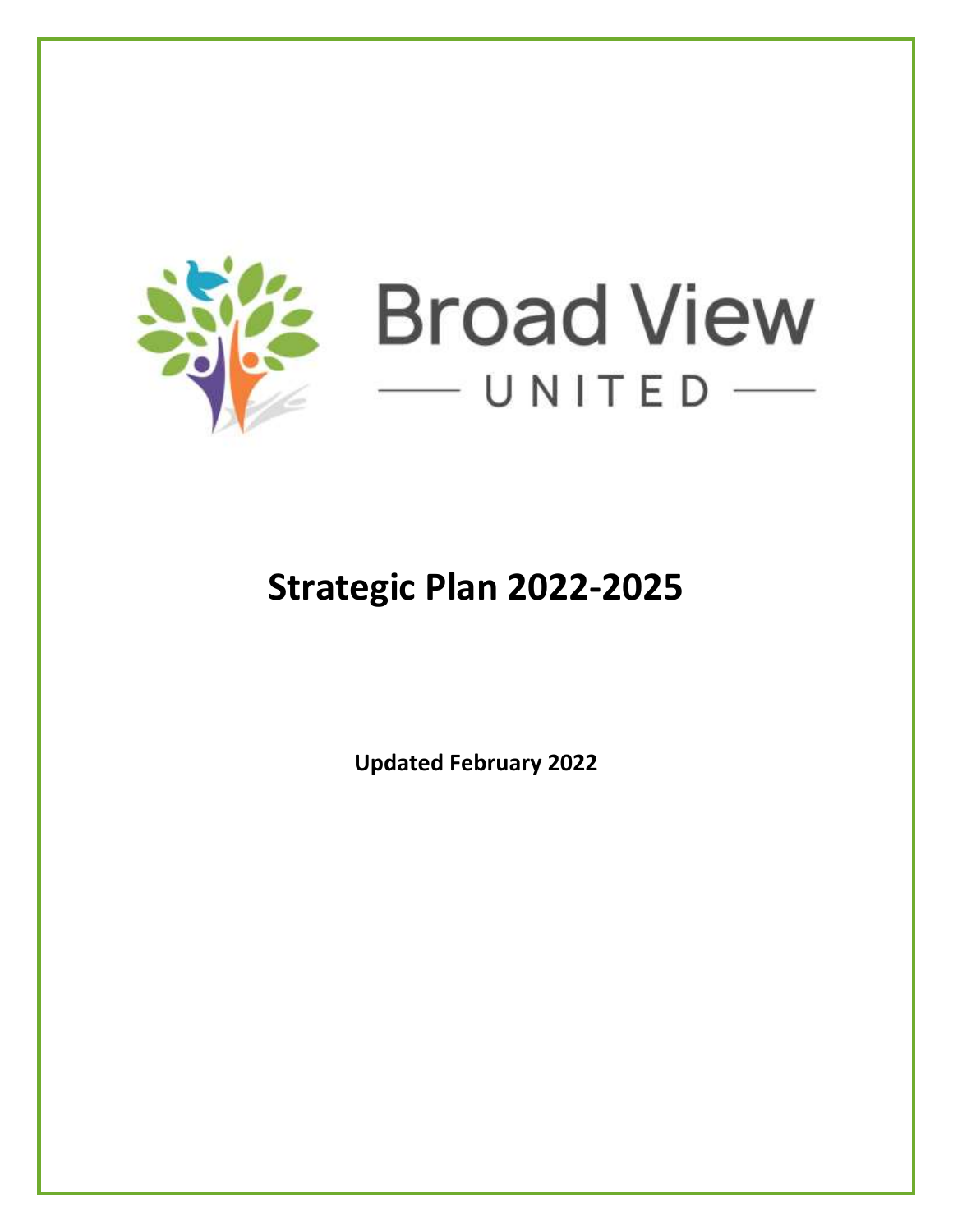### **Introduction**

The following updated strategic plan was developed by the Board and Lead Ministers of Broad View United. This is the first planning activity undertaken by the Board of Broad View United (BVU). The plan represents the vision, mission and goals of the new regional church, one that is committed to transcending current United Church practices of ministry and community service. The overarching goal of BVU is to create a dynamic, inclusive and responsive centre where everyone is welcome. This will be done by building diverse income streams, developing strategies that make a difference in individual lives and the lives of communities; offering opportunities to connect through diverse offerings; and being innovative and responsive in an ever-changing world.

Over the past two years, BVU staff and volunteers have been responsive to the changes in our social, community and spiritual context brought on by this once in a life-time pandemic. We have learned to be flexible, to pivot when required, to find new ways to engage our congregation, and to build points of connection virtually in order to ensure that we remain a connected community.

The goals and strategies outlined in this document continue to build on our commitment to be a community of faith that makes a difference.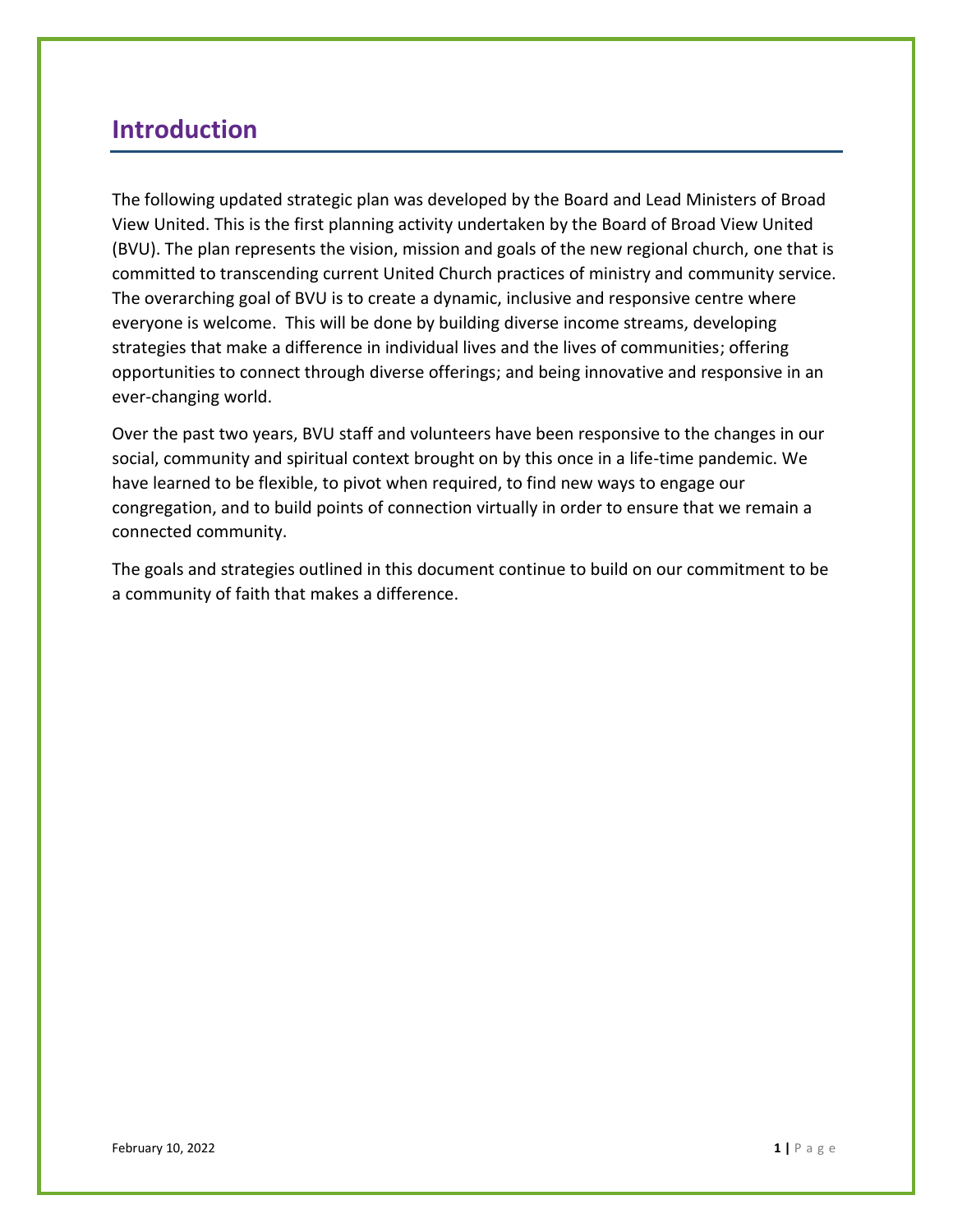### **Our Context**

#### **People**

The success of BVU can be seen in its ability to attract strong, diverse and passionate leaders, staff and congregates who are committed to the growth and evolution of the church.

#### **Reputation**

BVU is well-connected and respected with a long history of being a place that is welcoming. Using technology has allowed BVU to continue reach people during the pandemic.

#### **Worship**

BVU offers a progressive theology that embraces diversity, engages people, and builds a strong sense of community. We are seen as a place for both worship and social justice.

#### **Vision and Mission**

'We walk the walk', we are driven by our vision and mission to achieve social justice for our community and the world. This sets BVU apart from many of other churches and provides us with a strong message for the wider community.

#### **Organization**

BVU is a strong organization that uses technology well, has a progressive governance structure that supports innovation, and is nimble and adaptive when required. This organizational strength has been capitalized on in many ways, including the creation of the regional church and commitment to expanded community offerings.

#### **Resources**

BVU has the assets from two physical sites, social enterprise income, a Foundation, and the funds to renovate and create a welcoming community space.

#### **Aging Congregation**

Mirroring the larger population demographic trends, our leaders and congregation are aging, which can lead to people engaging in and supporting the church over time.

#### **Limited Awareness**

Despite BVU's strong reputation, outside the congregation there is limited awareness of the church, who we are, and what we offer outside our traditional connections.

#### **Political and Historical Factors**

The ascendancy of fundamentalism along with the Church's historic role in colonialism, racism and sexism has resulted in negativity toward established churches.

#### **Pandemic**

The long-term effects of the pandemic are unknown, but there will be lasting impacts for our congregates, our staff, and the wider community. All this will make it increasingly difficult to plan and execute strategies in such a challenging time.

#### **Human Resources**

Widespread labour shortages exist across sectors and communities, this makes it difficult to attract staff to BVU. Increased competition for skilled workers and the need to pay a competitive wage, makes it a challenge to recruit and retain employees.

#### **Limited Fund Development**

Despite BVU's solid financial position, there is a lack of a fund development plan with targeted strategies to access wealth from aging church members through legacy giving.

#### **Strengths Challenges Opportunities**

#### **Expanded Partnerships**

Capitalizing on existing relationships and building new ones that support our mission. Working with other likeminded churches, businesses, nonprofits, schools, youth clubs and arts and cultural groups.

#### **Increased Community Presence**

Expanding partnerships and connections to enhance awareness of BVU and building diverse connections that can support BVU mission and vision.

#### **Leadership and Innovation**

Using our progressive mission, we can be a resource for others and actively work to cross this divide and connect with other spiritual and nonreligious people.

#### **Community Hub**

We can create a community gathering place that offers support and connections for people to increase engagement and address isolation. Building on the experience during the pandemic and offering both in person and virtual ways of connecting.

#### **Expand Programs**

Expanding educational opportunities that are relevant to a wider community and expanding programming in areas where there is limited access or offerings will attract both potential staff and new volunteers.

#### **Diversify Funds**

Build on internal capacity to explore new ways to grow revenue streams through expanding individual giving, grant access and social enterprises.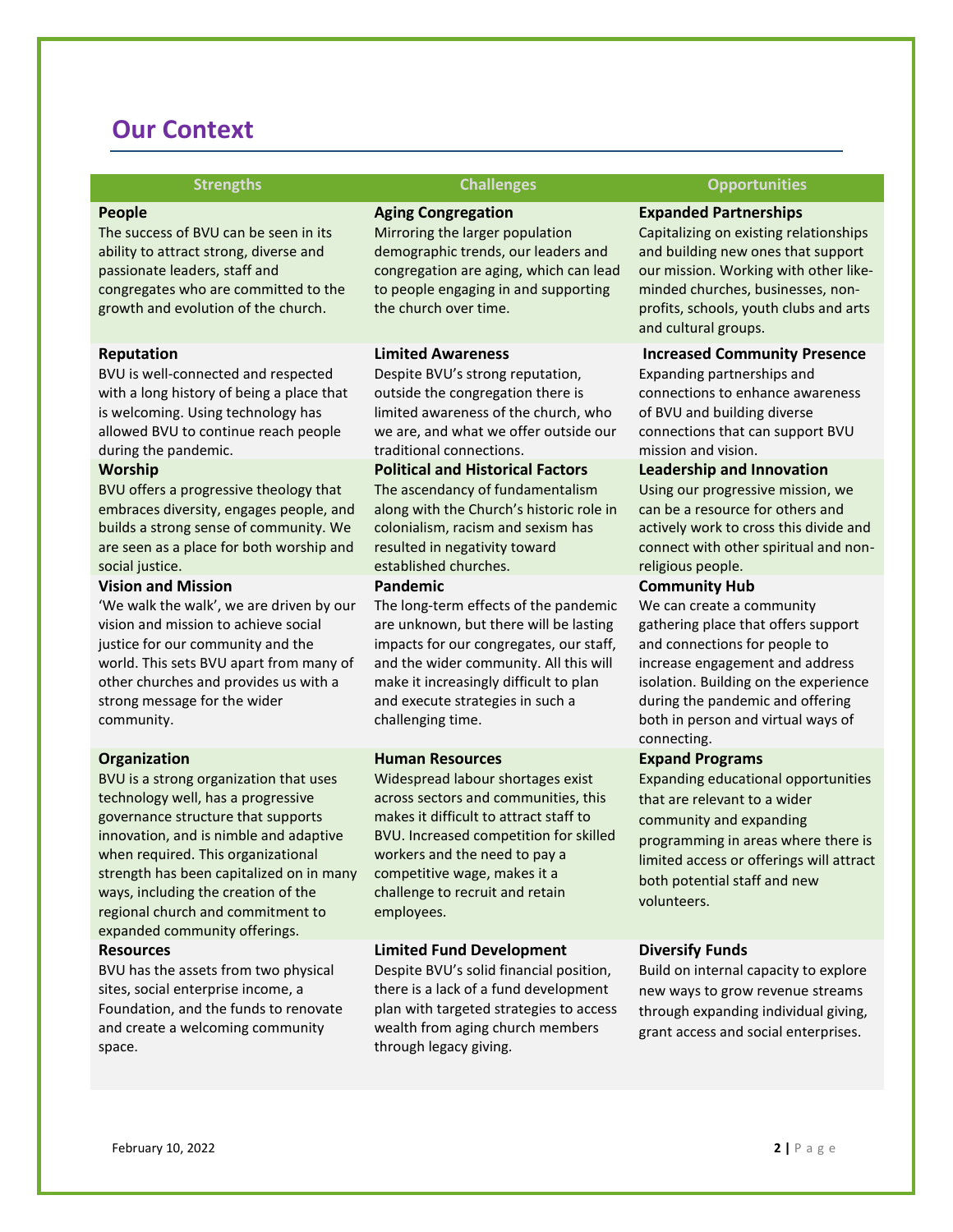### **Our Strategic Direction**

| Our role is:  | To be an agent of transformation and a fresh expression of<br>progressive Christian faith. |
|---------------|--------------------------------------------------------------------------------------------|
| We accomplish | Being a compassionate, cohesive and engaged community of faith and                         |
| this by:      | resource centre for a progressive Christian voice.                                         |

#### **Our core values as inspired by the teachings of Jesus and affirmed by this community:**

| <b>Progressiveness</b> | Aligning ourselves with a progressive Christian theology and voice that<br>embraces diversity and emphasizes social justice. Working for<br>transformative change through innovation and being responsive to<br>changing needs.                                                                                                               |
|------------------------|-----------------------------------------------------------------------------------------------------------------------------------------------------------------------------------------------------------------------------------------------------------------------------------------------------------------------------------------------|
| Integrity              | 'Walking the talk' in everything we do. Being a safe and welcoming<br>place for all that is accessible to people with differing abilities.<br>Embraces diverse communities, affirms LGBTQ2S+ people, building<br>relationships with Indigenous peoples and communities, and<br>protecting the integrity of our earth.                         |
| <b>Connectedness</b>   | Building strong connections and shared values with all generations by<br>fostering meaningful relationships, working in partnership with<br>others, combating social isolation, and building community around<br>shared passions and interests. We recognize that engaging children,<br>youth and young adults will take special initiatives. |

### **Our strategic priority areas:**

- **Enhancing our connections**
- **Building a movement**
- **Being sustainable**
- **Telling our story**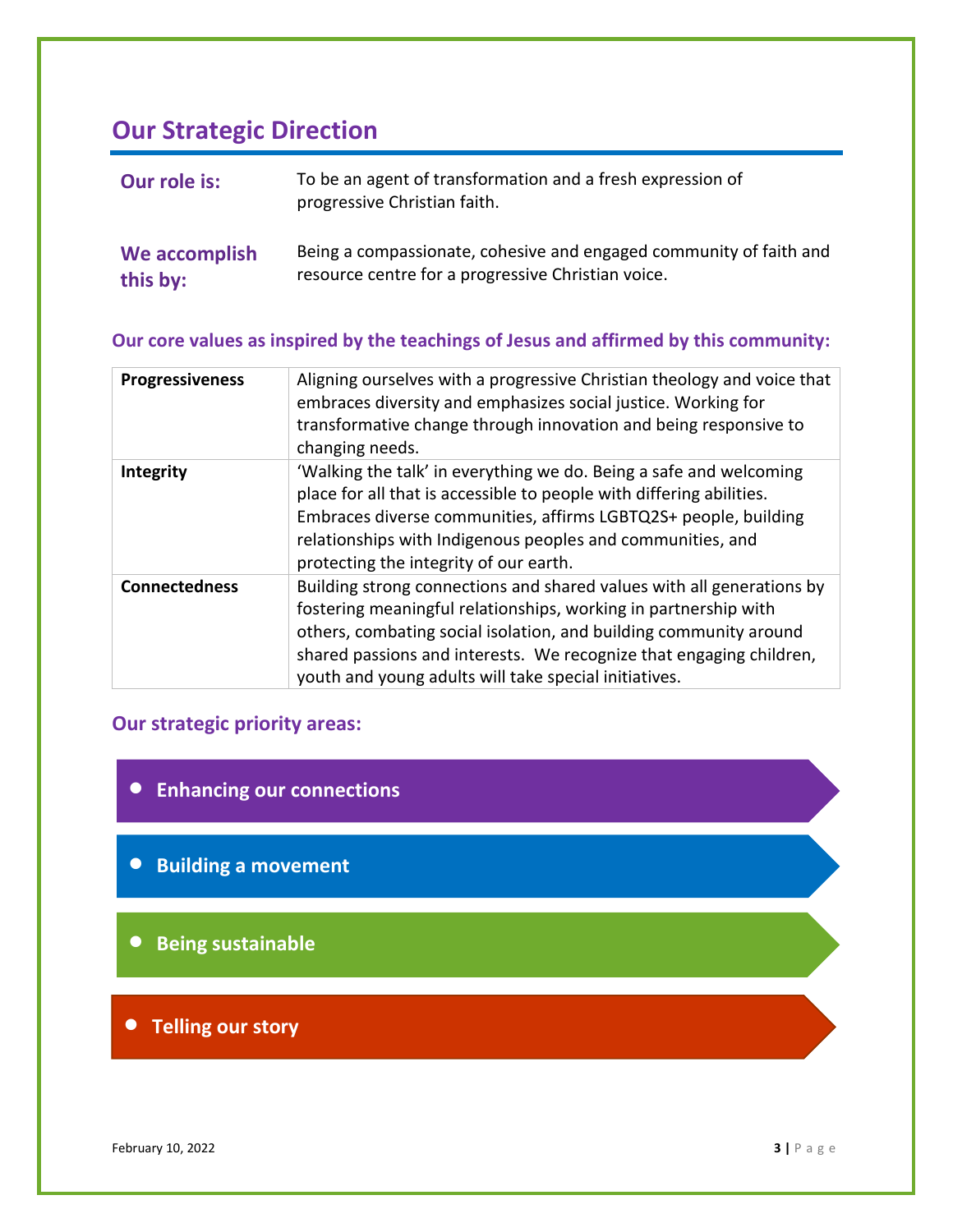## **Our Goals and Strategies for 2022 to 2025**

| STRATEGIC AREA 1: Enhancing our connections: expanding our relationships, understanding<br>and engagement.                      |                                                                                                                                                                                             |
|---------------------------------------------------------------------------------------------------------------------------------|---------------------------------------------------------------------------------------------------------------------------------------------------------------------------------------------|
| <b>Goal 1.1</b><br>Opportunities for 'church' in<br>different places, formats and<br>platforms.                                 | Strategy 1.1.1: Involve people in spiritual growth exploration in order to<br>provide formats for spiritual practice that look beyond and are not<br>limited to Sundays.                    |
|                                                                                                                                 | Strategy 1.1.2: Enhance a regional church presence through the<br>development of small group ministries.                                                                                    |
|                                                                                                                                 | Strategy 1.1.3: Experiment with new ways of worship inside and outside<br>the church, such as virtual spaces and platforms and linking church to<br>nature.                                 |
|                                                                                                                                 | Strategy 1.1.4: Create rituals that help people in life transitions.                                                                                                                        |
|                                                                                                                                 | Strategy 1.1.5: Build strategic alliances with other United Churches in<br>the region.                                                                                                      |
| <b>Goal 1.2</b><br>A physical and virtual<br>community hub that is                                                              | Strategy 1.2.1: Ensure accessibility (building, community life, programs<br>and language) for people with differing abilities, demographic and<br>cultural groups, and economic situations. |
| welcoming, accessible and safe                                                                                                  | Strategy 1.2.2: Use innovative technology to create accessible spaces.                                                                                                                      |
| space for all.                                                                                                                  | Strategy 1.2.3: Be an affirming community for people of all gender<br>identities and sexual orientations.                                                                                   |
|                                                                                                                                 | Strategy 1.2.4: Be a welcoming place for newcomers and Indigenous<br>community members and build social connections between diverse and<br>mainstream communities.                          |
| <b>Goal 1.3</b><br>Social purposes through the<br>community hub/third space<br>model.                                           | Strategy 1.3.1: Build partnerships with organizations that are synergistic<br>in programming and are mutual and reciprocal.                                                                 |
|                                                                                                                                 | Strategy 1.3.2: Partner with other groups to provide space for them in<br>support of their projects or initiatives that bring people together in<br>progressive action.                     |
|                                                                                                                                 | Strategy 1.3.3: Work with Mt Tolmie Shelter and surrounding<br>communities to build understanding and connections by providing a<br>safe space to gather and build bridges.                 |
| Goal 1.4<br><b>Educational and social</b>                                                                                       | Strategy 1.4.1: Provide intentional educational opportunities to diverse<br>cultures and people from a variety of groups and perspectives.                                                  |
| opportunities and resources<br>that connect with diverse<br>individuals, expand our<br>understanding and support<br>engagement. | Strategy 1.4.2: Focus on self-education activities and explore ways to<br>de-colonize our words and actions in order to build a safe space for<br>Indigenous people.                        |
|                                                                                                                                 | Strategy 1.4.3: Build authentic partnerships with Indigenous leaders<br>and elders to respectfully learn from their traditions and spiritual<br>practices.                                  |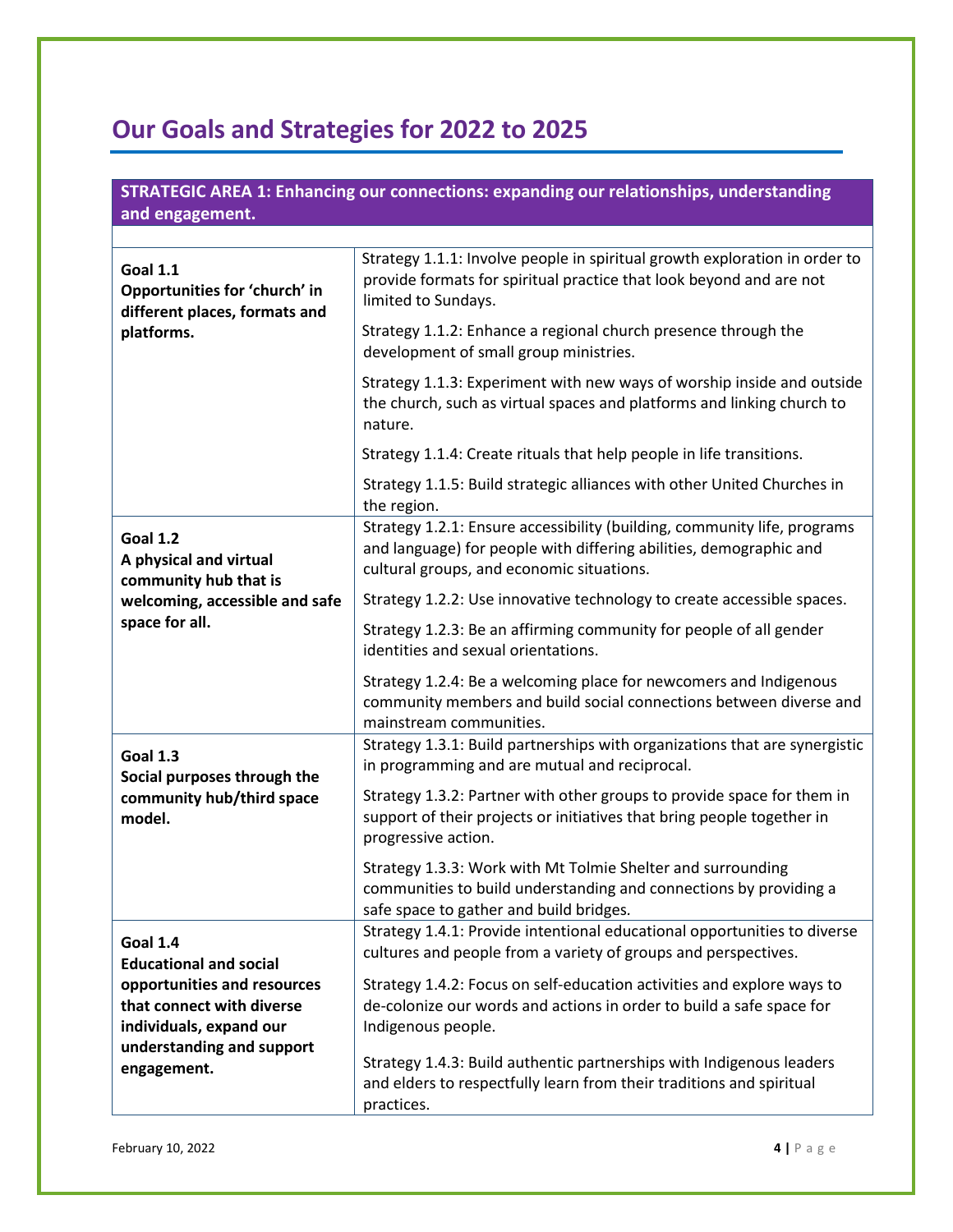|                                                                                                          | Strategy 1.4.4: Build on existing partnerships with Indigenous<br>communities, leaders and elders to identify ways to work together.<br>Strategy 1.4.5: Build internal cross-cultural capacity through anti-racism |
|----------------------------------------------------------------------------------------------------------|--------------------------------------------------------------------------------------------------------------------------------------------------------------------------------------------------------------------|
|                                                                                                          | and equity, diversity and inclusion training.                                                                                                                                                                      |
|                                                                                                          | Strategy 1.4.6: Develop a cross-cultural lens and partner with ethno-<br>cultural communities to realize our goal of being inclusive and diverse.                                                                  |
| <b>Goal 1.5</b><br>Engagement with children,<br>youth, young adults in diverse<br>ways in all aspects of | Strategy 1.5.1: Remove barriers and create opportunities to minister<br>with children, youth and young adults not just to them.                                                                                    |
|                                                                                                          | Strategy 1.5.2: Build and expand children, youth, young adult and family<br>programming.                                                                                                                           |
| congregational life and spiritual<br>nurture.                                                            | Strategy 1.5.3: Expand our circle of connection to post-secondary<br>institutions, to provide spiritual companionship and nurture and<br>intercultural connections.                                                |
|                                                                                                          | Strategy 1.5.4: Incorporate both multi-general and intergenerational<br>programming into our work with children, youth, young adults and<br>families.                                                              |
|                                                                                                          | Strategy 1.5.5: Create a small grants program to support local<br>community and school youth groups.                                                                                                               |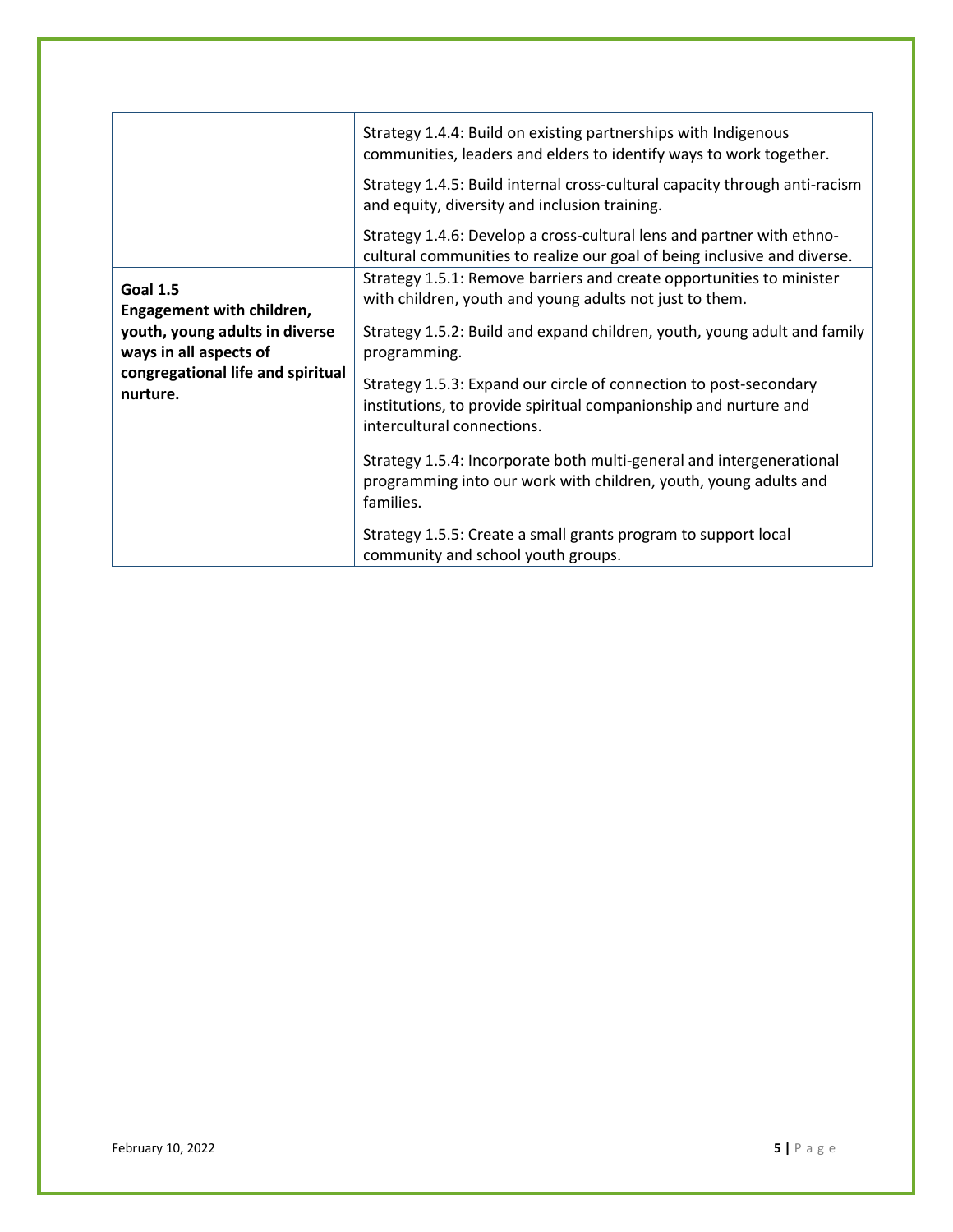### **STRATEGIC AREA 2: Building a movement – working to amplify community voices and support mobilization to address social justice issues.**

| <b>Goal 2.1</b>                        | Strategy 2.1.1: Connect with Victoria's ecological community as a way                                                                                                                                                                                                 |
|----------------------------------------|-----------------------------------------------------------------------------------------------------------------------------------------------------------------------------------------------------------------------------------------------------------------------|
| <b>Support priority ecological</b>     | of ensuring engagement in local issues.                                                                                                                                                                                                                               |
| issues locally, nationally and         | Strategy 2.1.2: Align and participate with other environmental groups                                                                                                                                                                                                 |
| internationally.                       | to support priority national and international issues.                                                                                                                                                                                                                |
| <b>Goal 2.2</b>                        | Strategy 2.2.1: Work on local social justice issues such as housing and                                                                                                                                                                                               |
| <b>Build a stronger presence with</b>  | homelessness, food security, mental health and substance use, by                                                                                                                                                                                                      |
| community organizations,               | connecting with and supporting others.                                                                                                                                                                                                                                |
| businesses, governments and            | Strategy 2.2.2: Initiate efforts to address social gaps and advocate for                                                                                                                                                                                              |
| groups working on local issues.        | change with local authorities and others.                                                                                                                                                                                                                             |
|                                        | Strategy 2.2.3: Actively participate with Indigenous nations,<br>organizations and individuals to support the implementation of the<br>United Nations Declaration of the Rights of Indigenous Peoples and<br>the 94 calls of the Truth and Reconciliation Commission. |
|                                        | Strategy 2.2.4: Work with other Churches and strategic partners to<br>explore the feasibility of developing a refugee centre.                                                                                                                                         |
| <b>Goal 2.3</b>                        | Strategy 2.3.1: Use our work with refugees as an opportunity to learn                                                                                                                                                                                                 |
| Connect to global struggles for        | more about global struggles for justice and peace.                                                                                                                                                                                                                    |
| socio-ecological justice and<br>peace. | Strategy 2.3.2: Support local, provincial and national organizations<br>working on global struggles in order to understand their underlying<br>causes, and their impact on the earth and on humanity.                                                                 |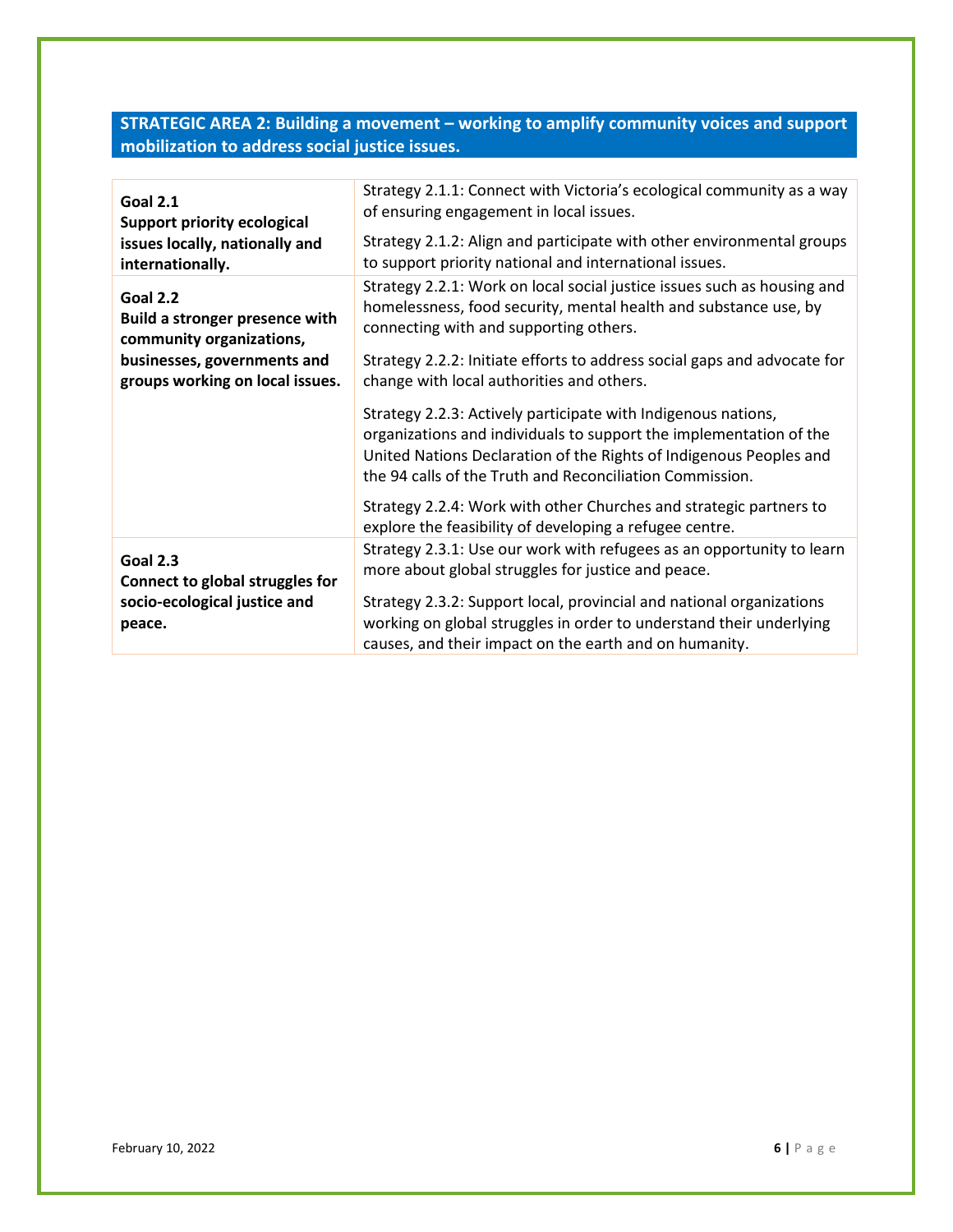### **STRATEGIC AREA 3: Being sustainable – optimizing our church capacity and living into our values.**

| <b>Goal 3.1</b><br><b>Diversify and optimize sources</b><br>of revenue and income for | Strategy 3.1.1: Develop a funding formula that outlines how much of<br>the annual BVU budget is covered by 1) social enterprise and other<br>income generating activities, 2) donations, and 3) grants. |
|---------------------------------------------------------------------------------------|---------------------------------------------------------------------------------------------------------------------------------------------------------------------------------------------------------|
| sustainability.                                                                       | Strategy 3.1.2: Innovate and regenerate social enterprises and<br>revenue streams.                                                                                                                      |
|                                                                                       | Strategy 3.1.3: Build the internal capacity to optimize alternative<br>funding opportunities including major donors, legacy<br>giving/bequests, and grants.                                             |
|                                                                                       | Strategy 3.1.4: Build a fundraising plan for BVU that includes clear<br>funding requirements, a 'case for support' and other relevant<br>materials to support a fundraising campaign.                   |
|                                                                                       | Strategy 3.1.5: Create strategic partnerships with other non-profits<br>and United Churches that create synergy in programming and<br>generate income from shared space.                                |
| <b>Goal 3.2</b><br><b>Adopt environmental practices</b>                               | Strategy 3.2.1: Incorporate alternative energy and energy efficient<br>practices into the building design and future plans.                                                                             |
| across the church and<br>community activities.                                        | Strategy 3.2.2: Design for alternative transportation, including car-<br>pooling, bike racks, electric plug in, etc.                                                                                    |
|                                                                                       | Strategy 3.2.3: Reduce consumption, cut back on waste and recycle<br>where possible.                                                                                                                    |
| <b>Goal 3.3</b><br>Effective governance,                                              | Strategy 3.3.1: Build the governance and leadership capacity of the<br>Board.                                                                                                                           |
| congregation and staffing<br>structure.                                               | Strategy 3.3.2: Allocate the appropriate time and resources into<br>building a coherent, cohesive and amalgamated congregation.                                                                         |
|                                                                                       | Strategy 3.3.3: Create a diverse and adaptive staffing model that is<br>able to support the development and delivery of innovative spiritual<br>practices.                                              |